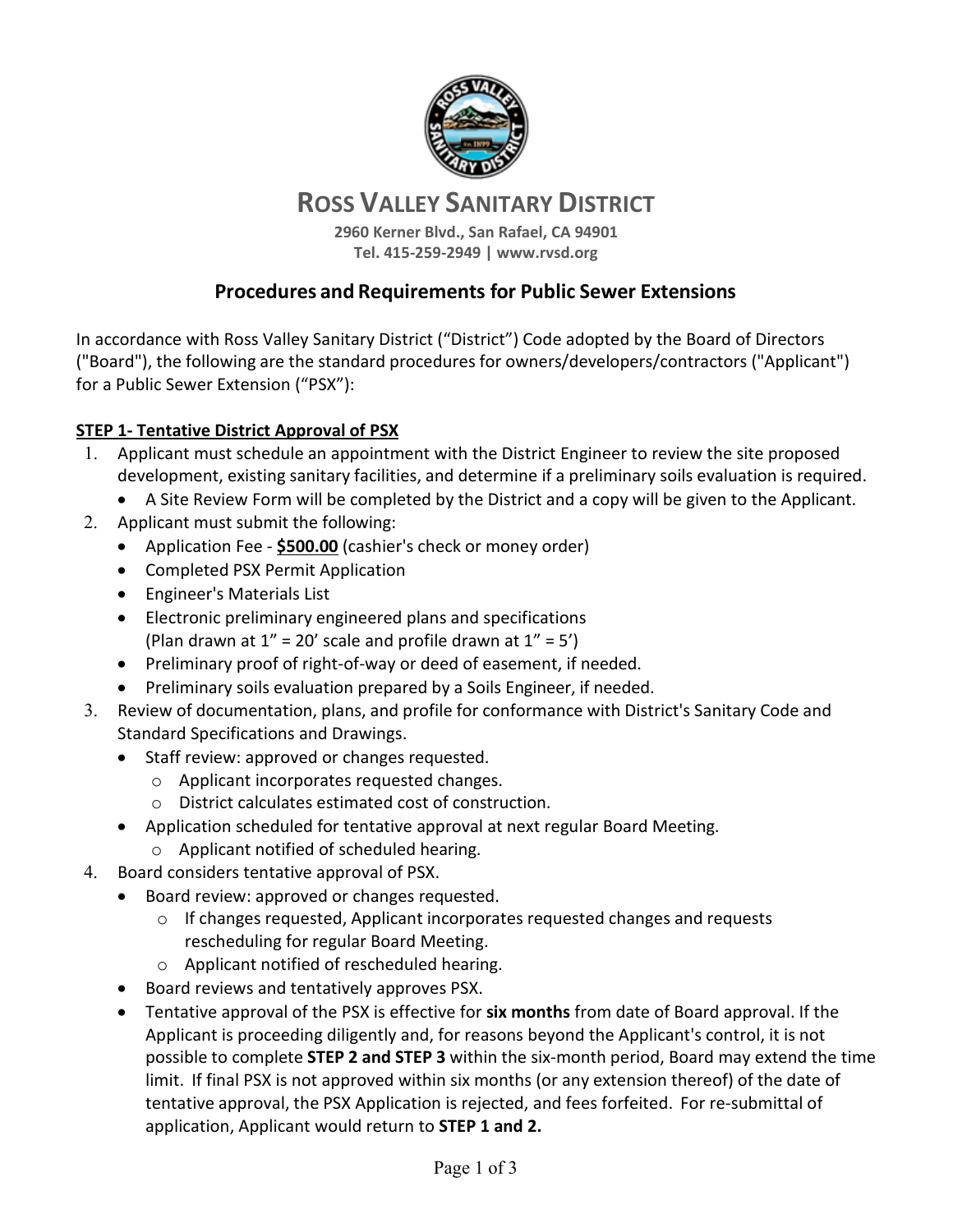## **STEP 2 - Local Planning Jurisdiction Approval**

- 1. Applicant seeks Local Planning Jurisdiction approval of the project to be served by the PSX.
- 2. Local Planning Jurisdiction Agency grants project approval:
	- With Local Planning Agency addressing CEQA requirements for the PSX. Local Planning Agency documentation submitted to District. Applicant proceeds with **STEP 4**; or
	- Without Local Planning Agency addressing CEQA requirements for the PSX, the District must address CEQA requirements. Local Planning Agency documentation submitted to District. Applicant proceeds with **STEP 3**.
- 3. Applicant submits Local Planning Jurisdiction approval documentation to District.

## **STEP 3 - CEQA Review**

- 1. Applicant requests District to perform CEQA review of the PSX, if needed.
	- Submits letter of request for District to proceed with CEQA Review.
	- Pays CEQA review fee of **\$2,000.00** (cashier's check or money order).
- 2. Applicant's consultant/engineer prepares District Environmental Checklist.
- 3. District reviews Environmental Checklist and makes preliminary Environmental Impact Assessment determination.
- 4. District sets hearing on the Environmental Checklist and preliminary Environmental Impact Assessment.
- 5. Districts posts and mails notification of hearing as per CEQA and District requirements.
- 6. Public hearing held at the appointed time and place (the public hearing could be continued for several Board meetings until determination can be made):
	- Negative Declaration Environmental Impact Report (EIR) not required mitigation measures imposed if review requires.
		- o Applicant proceeds to **STEP 4,** or
	- If EIR required:
		- o Applicant enters into agreement to pay all costs associated with the CEQA EIR, including District's costs related to the CEQA process.
		- o District hires consultant to prepare EIR.
			- Consultant completes EIR.
		- o District notifies required and interested parties of EIR hearing(s).
			- Hearing(s) held; public comment received.
				- Incorporation of hearing findings into the PSX requirements. Applicant proceeds with **STEP 4**, or
				- **Further consideration of the PSX denied.**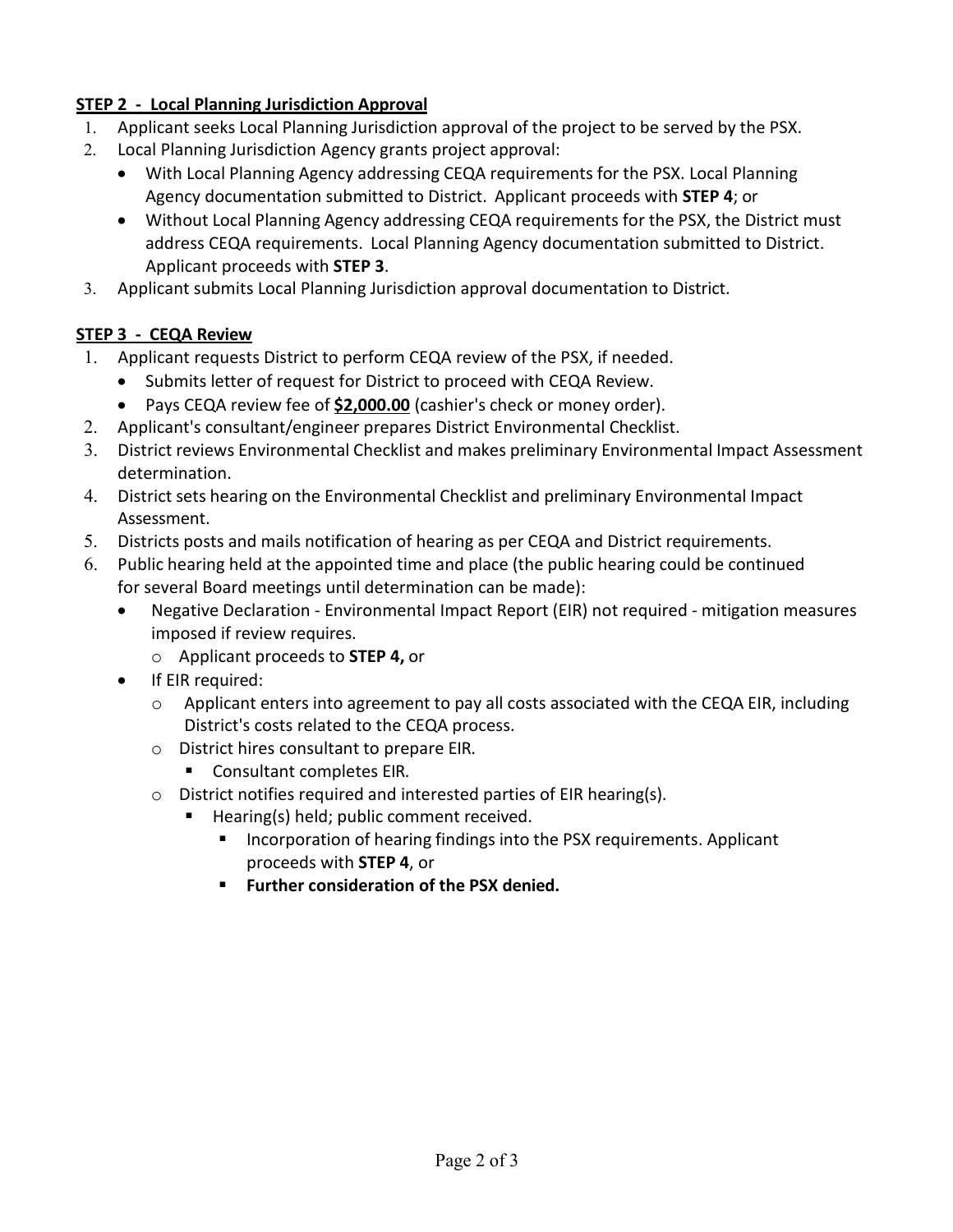## **STEP 4 - Final Review Process**

- 1. Applicant submits:
	- Final Approval Fee less the Application Fee of \$500.00 (see fee schedule [here\)](https://www.rvsd.org/DocumentCenter/View/1139/Permit-and-Capacity-Fees-Effective-July-1-2021?bidId=).
	- Electronically submitted copy of the approved engineered plans.
	- Bonds (letter of credit, passbook, cashier's check, money order, or bond):
		- o Performance bond equal to 100% of District's estimate to run until acceptance of the PSX.
		- o Maintenance bond equal to 10% of District's estimate to run 1 year after acceptance of PSX.
- 2. Applicant must start work within one year of the date of Board's Final Approval and diligently pursue installation of the PSX. All work is to be performed in accordance with the District's Standard Specifications and Drawings.
- 3. Applicant's Contractor must schedule a pre-job site meet prior to start of construction.
- 4. Applicant must notify the District office 48-72 hours in advance, prior to construction to schedule inspection work. District inspectors must inspect bedding preparations, pipe installation, and back- fill.
- 5. Applicant must retain a soils engineering firm to provide required compaction testing. The number, location and depth of compaction test shall be determined by the District.
- 6. Applicant to retain civil engineering firm to provide cut sheets and set grade stakes.
- 7. After installation of the PSX:
	- Applicant must clean and hydrostatically test the PSX at Applicant's expense.
	- Upon approval of the hydrostatic test and cleaning in the presence of a District Inspector, the Applicant must have the PSX televised at Applicant's expense with a District Inspector present.

#### **STEP 5 – Project Acceptance**

1. After passing the televising test and satisfactory completion of all project requirements, District staff will present the completed PSX to the Board for final acceptance. Presentation to the Board will be at a regular Board Meeting.

2. After the Board accepts the PSX, the performance bond/money will be released. The maintenance bond/money will be held for one year from the date of acceptance and may be used by the District to maintain the project free from defects in materials and/or faulty workmanship during the twelve months after acceptance of the project by the District, after which Applicant may request a refund/release of any unused portion. Release of bond money will be made to the Applicant only.

#### Notes:

- Release of the performance bond money could be delayed up to one month after completion of the project. Applicants planning to use the bond money to pay the contractor should inform the contractor of the possible delay.
- Each building/residence connecting to the PSX must obtain a private sewer connection permit and pay the appropriate capacity and permit fees. **The PSX Permit Fees do not include any building/residence private sewer connection fees**.
- Any violation of these procedures or any other ordinances, rules or regulations will result in a hold on the construction and possibly a fine or imprisonment as per District Sanitary Code.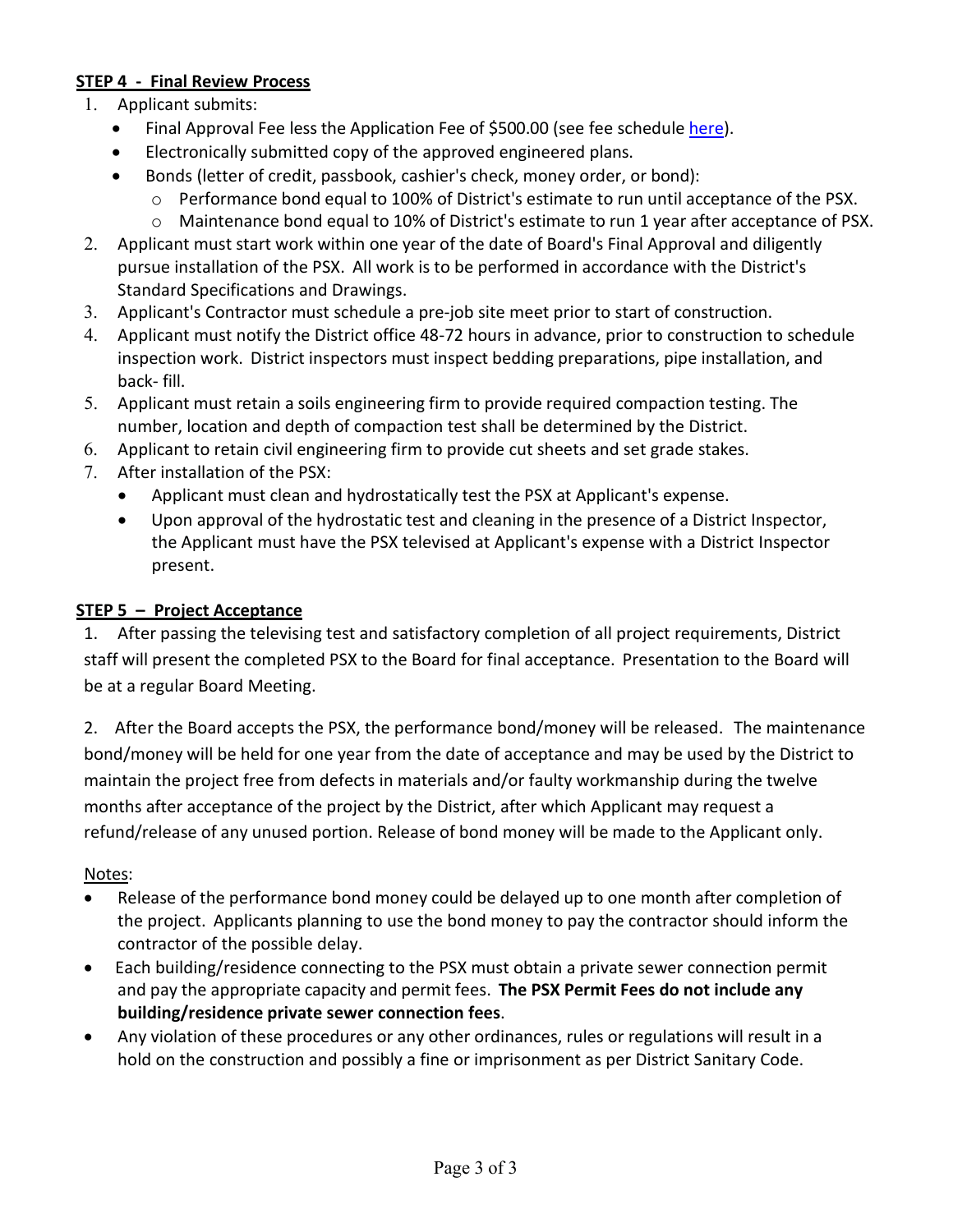

**ROSS VALLEY SANITARY DISTRICT**

**2960 Kerner Blvd., San Rafael, CA 94901 Tel. 415-259-2949 | www.rvsd.org**

# **Public Sewer Extension (PSX) Application**

**1. TENTATIVE APPROVAL**: Applicant hereby applies for a permit to install a PSX at the location described below. Said sewer shall become a public sewer upon completion and acceptance by the District's Board.

Applicant's Name: Applicant's Phone: Applicant's Email: <u>and the set of the set of the set of the set of the set of the set of the set of the set of the set of the set of the set of the set of the set of the set of the set of the set of the set of the set of </u> Applicant's Address: Location of PSX to be installed under this application:

#### **Applicant herewith submits:**

- District Application Fee (**\$500.00** cashier's check or money order).
- Electronic preliminary plans & specifications for preliminary review and comment.
- Name of engineer who prepared plans and specifications: \_\_\_\_\_\_\_\_\_\_\_\_\_\_\_\_\_\_\_\_\_\_
- Engineer's License Number:
- Engineer's Materials List (Page 3 of application form).

#### **2. LOCAL PLANNING AGENCY APPROVAL**:

- Applicant's Name:
- Local Planning Agency Approval of project was granted on / /
- Approved by:
- Local Planning Agency document copy submitted to the District on / /
- If the Local Planning Agency requires the District to perform CEQA review, Applicant must meet requirements in the following **Section 3**. **If no**, proceed to **Section 4**.

**3. CEQA REVIEW (if required)**: If District is required to perform CEQA review, Applicant must submit a letter requesting the District proceed with CEQA Review and pay a processing fee of \$2,000.00. The District shall refund the applicant any difference between the fee paid and the actual cost of processing. If the actual cost exceeds \$2,000, Applicant shall pay the District an amount equal to the full cost associated with the CEQA review process.

- $\frac{1}{2}$  CEQA processing fee (\$2,000 cashier's check or money order) paid  $\frac{1}{\sqrt{2}}$ .
- \$ Total CEQA associated costs
- $\sin \theta$  Difference paid by or credited to Applicant on  $\frac{1}{\sqrt{2}}$ .
- Project met CEQA requirements on  $\frac{1}{\sqrt{2}}$ .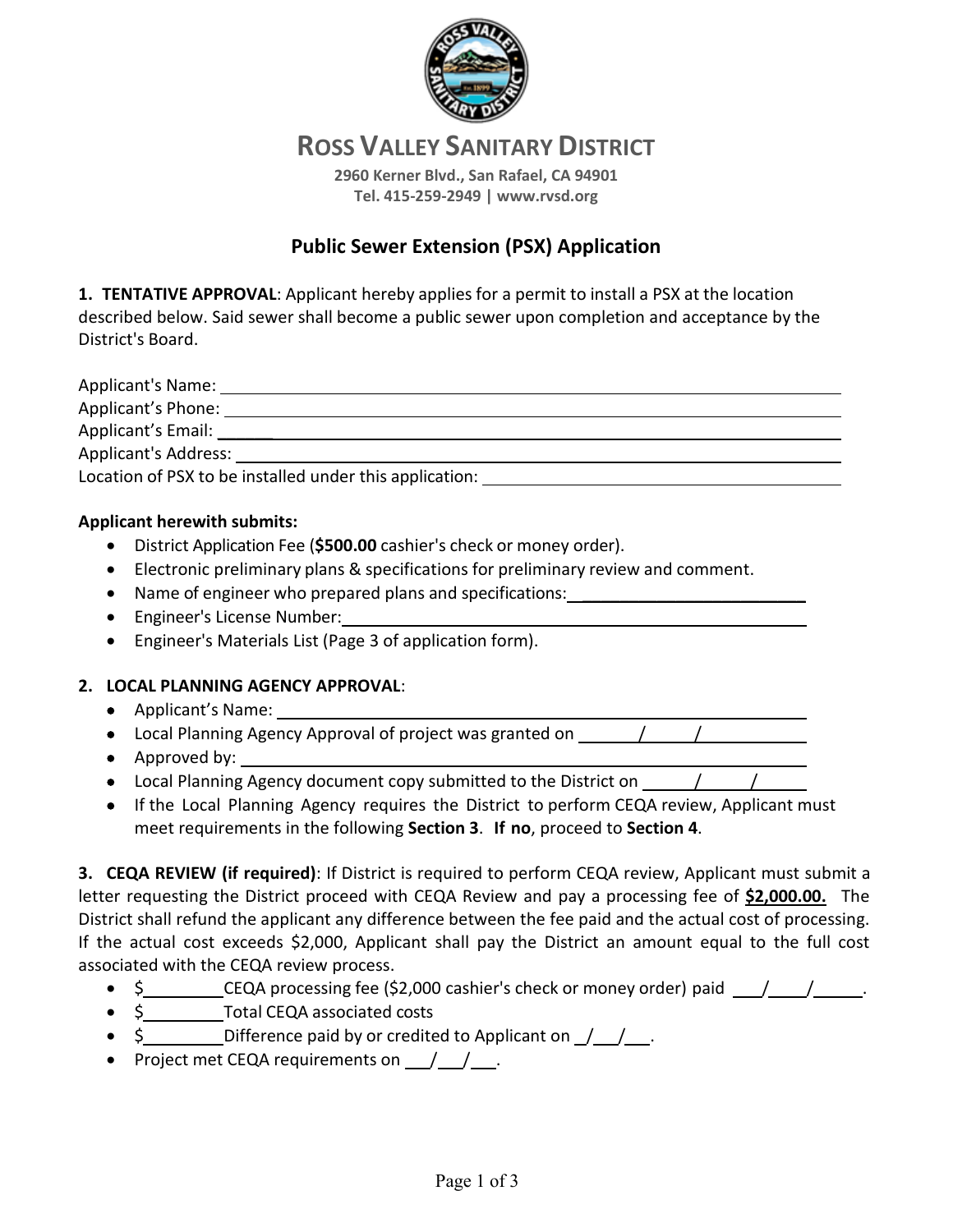- **4. FINAL REVIEW**: Applicant hereby requests final approval of the PSX by the Board and submits:
	- Final District Approval Fee less the Application Fee of \$500.00 (see fee schedule [here\)](https://www.rvsd.org/DocumentCenter/View/1139/Permit-and-Capacity-Fees-Effective-July-1-2021?bidId=).
	- Electronic final approved engineered plans.
	- Performance Bond (100% of the District's estimate) \$<br>
	Submitted on  $\frac{1}{\sqrt{2}}$
	- Maintenance Bond (10% of the District's estimate) \$\_\_\_\_\_\_\_\_\_\_\_\_\_\_\_\_\_\_\_\_\_\_\_\_\_\_\_

Applicant certifies that they understand the District Sanitary Code, Standard Specifications & Drawings, and the Procedures for Public Sewer Extensions. Applicant certifies they are acquainted with all terms and requirements.

Undersigned acknowledges that payment of the PSX costs and fees does not include the private sewer connection permit fees, which must be paid upon application for the private sewer connection permit(s), after the Board accepts the PSX.

| Date: Care Contract Contract Contract Contract Contract Contract Contract Contract Contract Contract Contract Contract Contract Contract Contract Contract Contract Contract Contract Contract Contract Contract Contract Cont                                                                                                                                                                 |  |  |  |  |
|------------------------------------------------------------------------------------------------------------------------------------------------------------------------------------------------------------------------------------------------------------------------------------------------------------------------------------------------------------------------------------------------|--|--|--|--|
|                                                                                                                                                                                                                                                                                                                                                                                                |  |  |  |  |
| <b>For District Use Only:</b>                                                                                                                                                                                                                                                                                                                                                                  |  |  |  |  |
|                                                                                                                                                                                                                                                                                                                                                                                                |  |  |  |  |
|                                                                                                                                                                                                                                                                                                                                                                                                |  |  |  |  |
|                                                                                                                                                                                                                                                                                                                                                                                                |  |  |  |  |
| Preliminary proof of right-of-way or deed of easement required?: Yes or No                                                                                                                                                                                                                                                                                                                     |  |  |  |  |
| Preliminary soils evaluation prepared by a Soils Engineer required? Yes or No                                                                                                                                                                                                                                                                                                                  |  |  |  |  |
|                                                                                                                                                                                                                                                                                                                                                                                                |  |  |  |  |
| Tentative approval granted by the Board on $\sqrt{\frac{1}{1-\frac{1}{1-\cdots}}}}$ .                                                                                                                                                                                                                                                                                                          |  |  |  |  |
| Tentatively approved on behalf of District by __________________________________<br>(NOTE: Tentative approval is effective for six months from date of Board approval during which time<br>Applicant must obtain local planning approval of a project to be served by the PSX applied for.<br>Upon request of Applicant prior to expiration, extensions may be granted at Board's discretion.) |  |  |  |  |
| <b>FINAL APPROVAL:</b>                                                                                                                                                                                                                                                                                                                                                                         |  |  |  |  |
|                                                                                                                                                                                                                                                                                                                                                                                                |  |  |  |  |
| Public Sewer Extension Permit Number _________________                                                                                                                                                                                                                                                                                                                                         |  |  |  |  |
| Issued on $\sqrt{2\pi}$                                                                                                                                                                                                                                                                                                                                                                        |  |  |  |  |
| (NOTE: The permit expires one year from date of issue.)                                                                                                                                                                                                                                                                                                                                        |  |  |  |  |